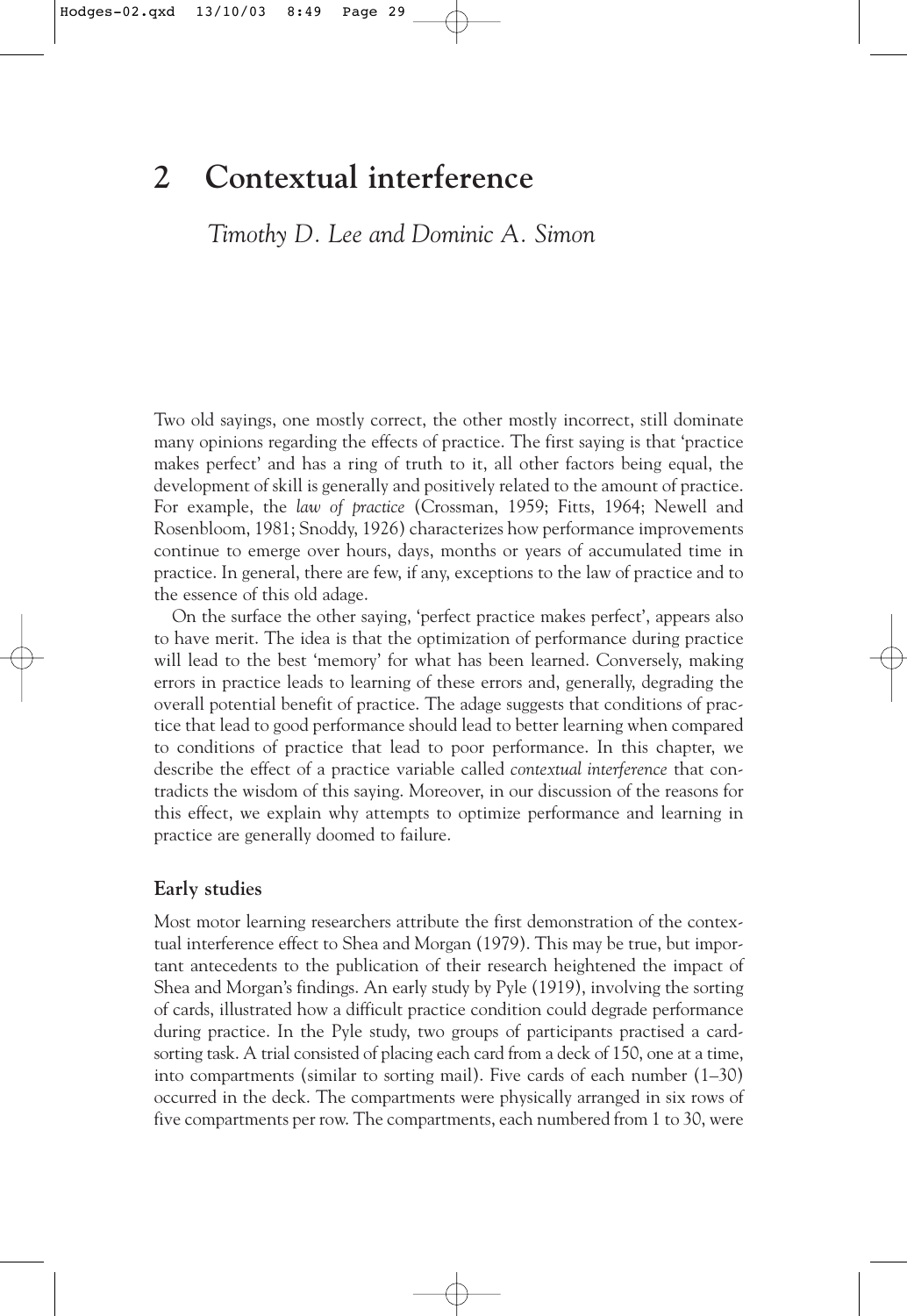not ordered consecutively, but rather, were arranged unsystematically. Two different compartmental spatial arrangements were used in the experiment. The 'blocked' group used one arrangement for the first 15 days of the study and the second arrangement for the next 15 days. The 'alternating' group switched between arrangements on every other day. The results of the experiment are illustrated in Figure 2.1. With the exception of the first trial on the new spatial arrangement (day 16), the blocked group outperformed the alternating group throughout the practice period. These findings led Pyle (1919, p. 109) to comment that 'The group that alternated from one (arrangement) to the other from day to day was at a great disadvantage in its method .... The inference from this experiment is that it is not economical to form at the same time two mutually inhibitory sets of habits. The better procedure is to form one, and then the other'.

Notice in Pyle's comments that the influence of the practice variable on learning was being assessed *during* the trials in which the variable had been manipulated in these groups. This emphasis on making assessments about learning based on practice performance was common at the time, despite theoretical arguments to the contrary (e.g. Blodgett, 1929; Hull, 1943). A problem similar to this one concerned the role of augmented feedback, often presented as knowledge of results (KR). The manipulation of KR, like the scheduling of reward in animal conditioning experiments, was believed to have an important impact on learning. Reviews of the many human motor learning experiments in which KR was manipulated often focused on the effects that these manipulations had during the time in which these variables were influencing performance. That is, the effects of these KR variables were often attributed to an influence on *learning* (Ammons, 1956).



*Figure 2.1* Results of the Pyle (1919) experiment.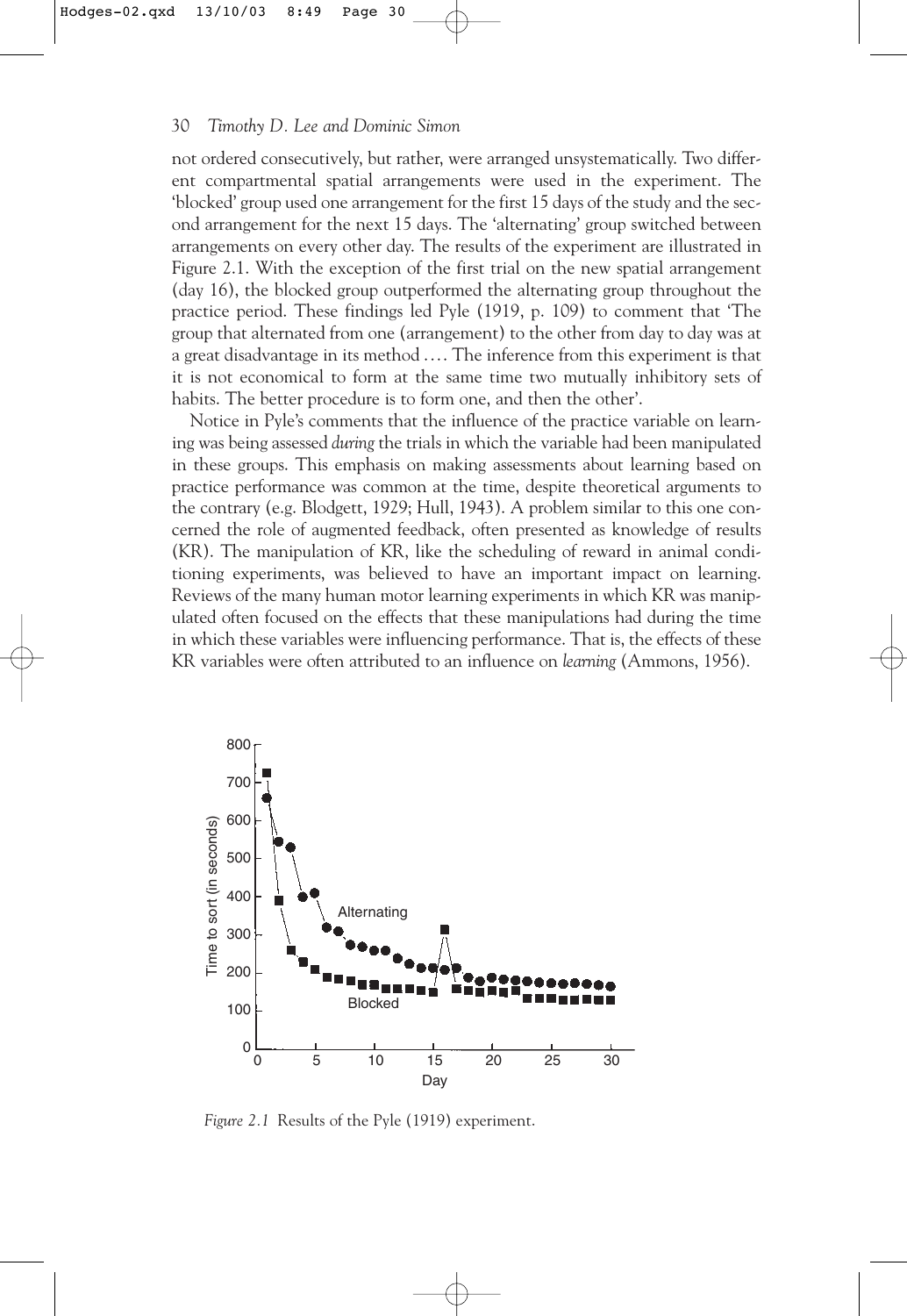Other researchers have argued differently. In the motor learning literature, the problem of (mis)attributing the influence of practice variables during practice to a learning effect was discussed frequently by Schmidt (1971, 1972) (see also Salmoni *et al*. 1984). He argued that retention or transfer trials were the only reliable means to assess the impact on learning of those various practice conditions, all individuals previously undergoing different practice manipulations should be examined under similar test conditions. The soundness of these theoretical arguments was also supported when considered in the context of learning daily activities. For example, the true test of practice is not how a golfer hits the ball on the driving range, but rather how practice impacts performance during a round of golf on the course.

#### *Shea and Morgan (1979)*

In the historical context of discussions regarding the performance/learning distinction and the perceived effect of practice variables in motor learning theory (Adams, 1971; Schmidt, 1975), the timing was perfect for the impact of Shea and Morgan's (1979) findings. In their study, Shea and Morgan compared two groups of individuals who practised three versions of a laboratory task for a total of fiftyfour trials (eighteen trials per version). The task required participants to respond to the illumination of one of three coloured lights by picking up a tennis ball, knocking over three (of six) small wooden barriers and replacing the tennis ball, all as quickly as possible. The three different task versions differed in terms of the specific barriers to be struck during the movement. Both groups received the same number of total trials, the same number of trials per version, the same quality and quantity of KR, and took roughly the same amount of time to complete their practice trials. The only difference between the groups was the *order* in which these practice trials were conducted. The *blocked* group practised all eighteen trials of one task version before switching to a second version (then completing those eighteen trials), and then on to the third version. In contrast, the *random* practice group had a much less systematic practice order. The order of practice for this group was randomized with the restrictions that no more than two trials of any one task version could be completed in succession and that three trials of each version were completed in each set of nine trials.

The results from the Shea and Morgan study are presented in Figure 2.2. The total time elapsed in response to an imperative signal was the primary dependent measure (i.e. the sum of reaction time plus movement time). The fifty-four acquisition trials were grouped into six blocks of nine trials each, and represent the progress made by each group during practice. Two retention tests were given for each group: the three task versions were performed both in a random and in a blocked retention order. These retention trials were conducted by one-half of the participants in the blocked and random acquisition groups following a 10-minute rest, and by the remaining participants in each group 10 days after the acquisition trials.

As can be seen in Figure 2.2, the impact of these two orders on performance in practice was predictable: compared to random practice, the blocked practice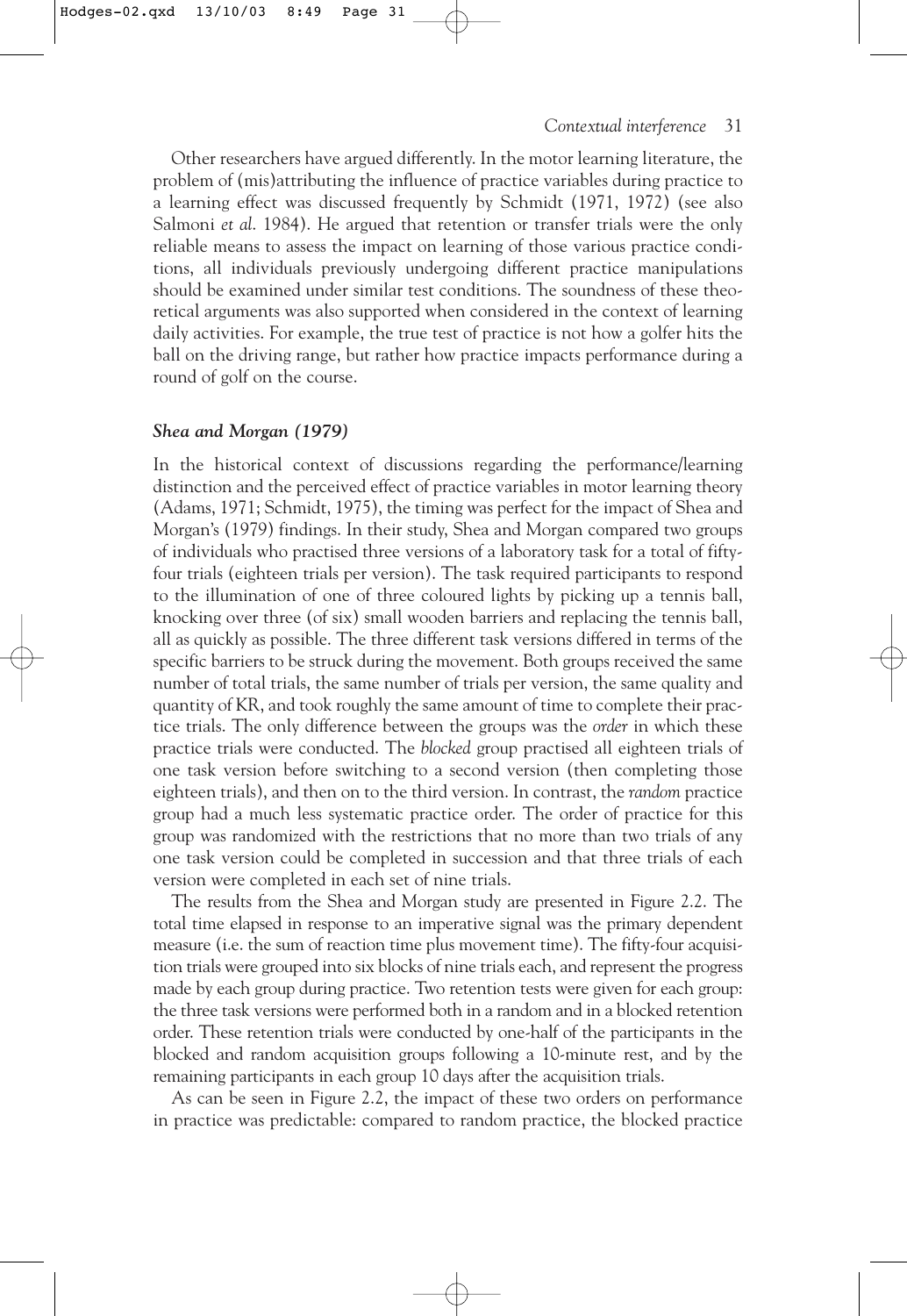

*Figure 2.2* Results of the Shea and Morgan (1979) experiment.

order facilitated a rapid reduction in response time during acquisition performance (especially so during the first block of nine trials). Clearly, the blocked group resulted in a much faster *rate* of improvement on the task and a greater overall *amount* of improvement than random practice. The retention results, however, revealed a very different effect. The filled circles represent the randomly ordered acquisition practice and the filled squares represent the blocked-ordered acquisition practice. Dotted lines connect the trials in which the participants performed the retention trials in a blocked sequence and solid lines illustrate the randomly ordered retention trials. Figure 2.2 illustrates the following findings: random practice resulted in better retention performance than blocked practice when compared in both randomly ordered retention trials and in blocked-ordered retention trials, and when compared in retention tests both 10 minutes and 10 days following the practice period. Random practice had facilitated retention (learning) compared to blocked practice.

The blocked practice schedule, which had facilitated a rapid performance improvement, appeared to be poor for learning compared to the random schedule, which had resulted in much slower and more modest improvements during practice. The second adage that was discussed at the beginning of this section, that 'perfect practice makes perfect', had been violated by these results.

## *A note on comparing Pyle with Shea and Morgan*

The blocked practice group in the Pyle (1919) study shows a very different acquisition practice 'profile' than the blocked group in Shea and Morgan (1979). There is a simple, statistical reason for this difference that has gone relatively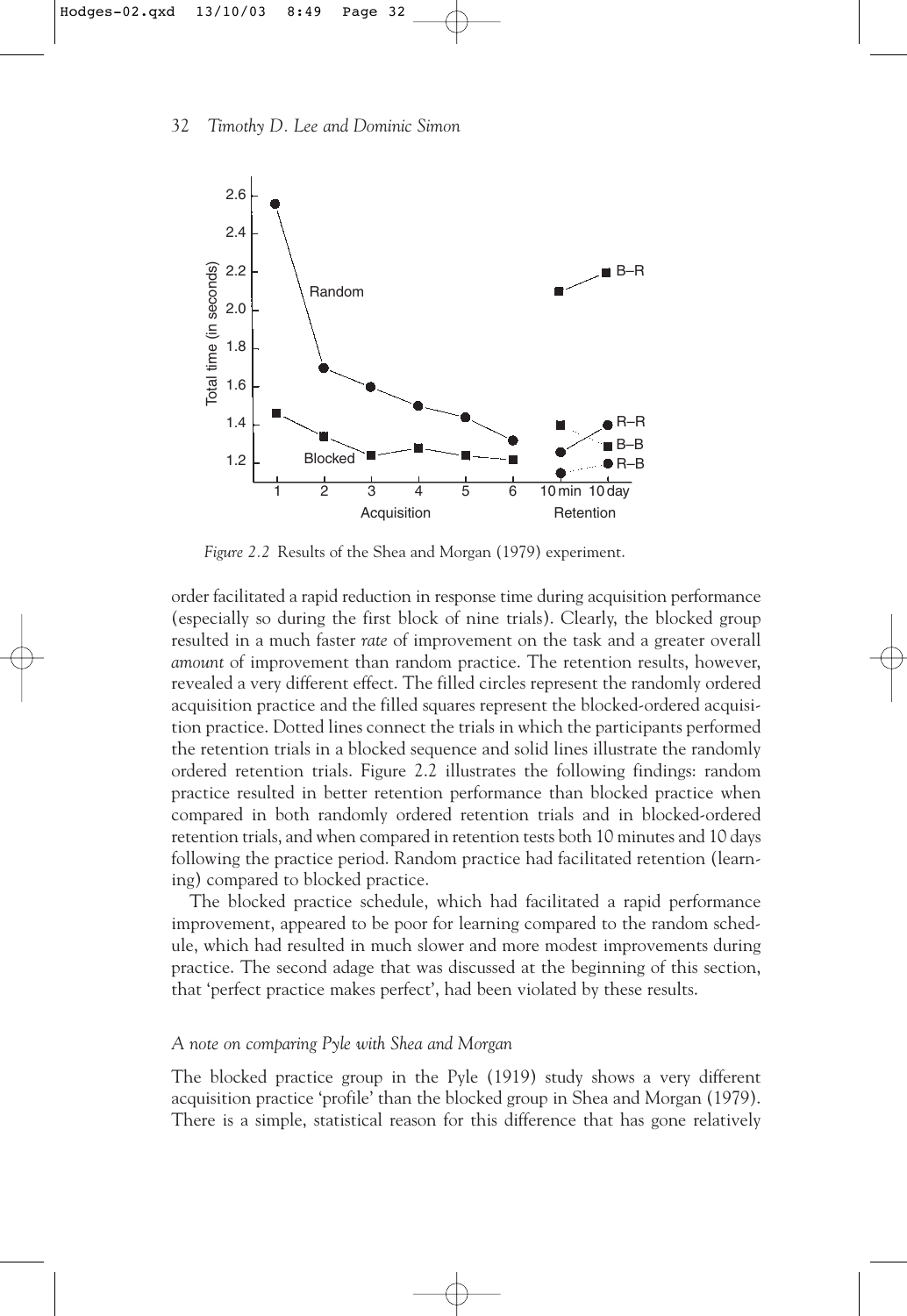unnoticed over the years. In Figure 2.1, Pyle's blocked data are plotted chronologically; trials 1–15 are performed with one compartment order, trials 15–30 are performed with a different order. For Shea and Morgan (1979), however, trial block one represents the average performance of the first three trials for each task version; trial block two represents the average of trials 4, 5 and 6 for each task version, and so on. Notice that while this is a true chronological representation of the order by which the random group performed their acquisition trials, this is not so for the blocked group. Rather, trial block one in Figure 2.2 illustrates the average performance of trials 1, 2, 3 (the first three trials of task version one), trials 19, 20 and 21 (the first three trials of task version two), and trials 37, 38 and 39 (the first three trials of task version three). Trial block two is the average of trials 4, 5, 6, 22, 23, 24, 40, 41 and 42. Trial blocks three to six are calculated similarly. *The deterioration in performance seen in the blocked group when switching between compartments in the Pyle study (i.e. between Days 15 and 16) is not replicated in how Shea and Morgan presented their blocked data (Figure 2.2)*.

The artefactual nature of the difference between the Pyle and Shea/Morgan results is illustrated in Figure 2.3. These data are taken from Lee (1982), which were subsequently published in Lee and Magill (1983; Experiment Two). In many respects, this experiment replicated the task and procedures used by Shea and Morgan. In Figure 2.3, we have replotted the individual trial performance for each participant in the blocked and random groups as a function of the chronological



*Figure 2.3* Results of Lee (1982). Individual trial data are plotted in chronological order (see text for details). [Originally, these data were presented in a manner similar to Shea and Morgan (1979), replicating their findings (see Lee and Magill, 1983). In the present illustration, the individual trial data have been re-plotted in chronological order. See test for details.]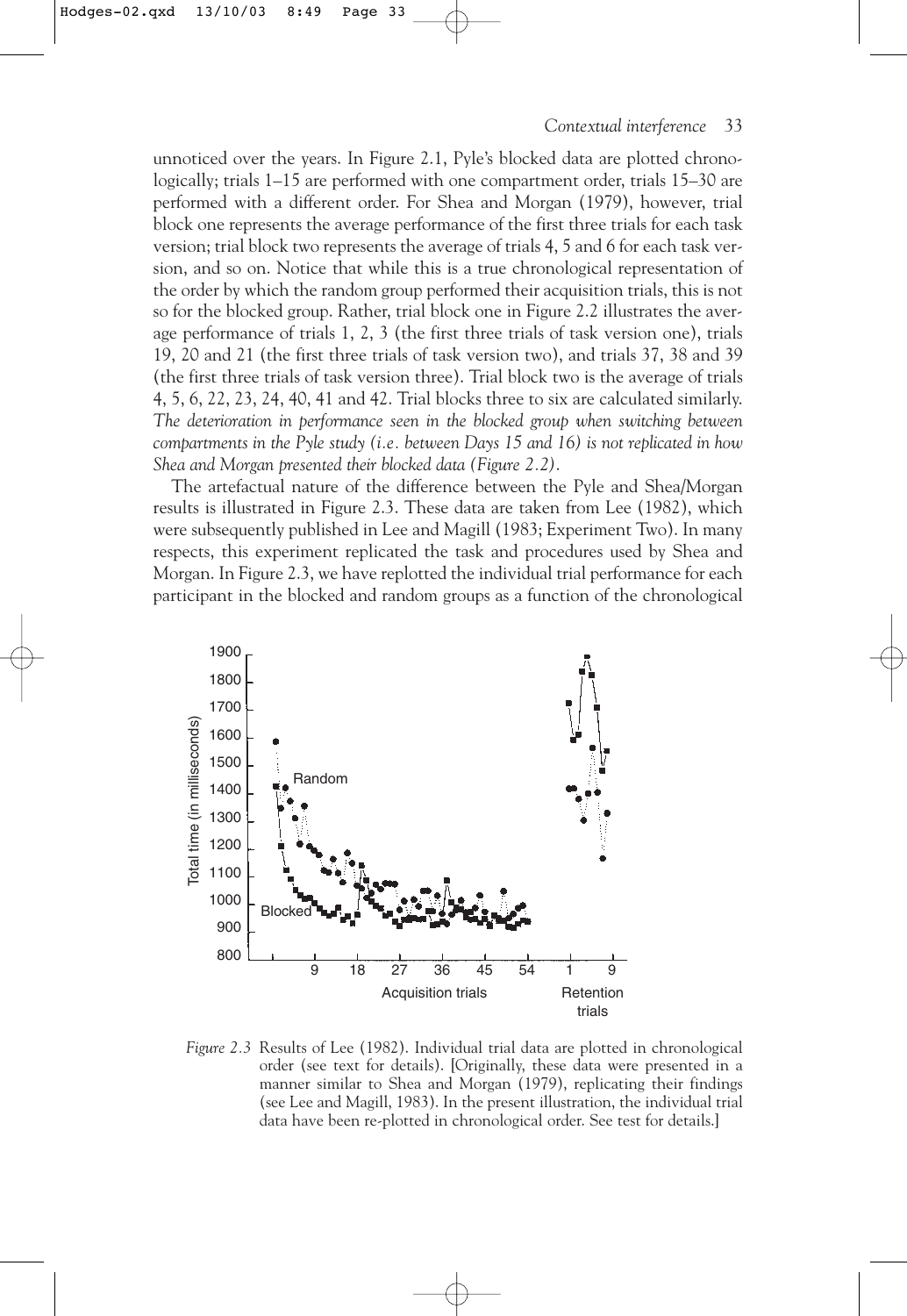#### 34 *Timothy D. Lee and Dominic Simon*

order in which each trial was performed in practice. Presentation of the results in this way shows an effect similar to that seen in Pyle (1919). There is a marked deterioration in performance of the blocked group in trials 19 and 37, the trials in which there was a change from one pattern to a new pattern.

#### *Replications and extensions of Shea and Morgan (1979)*

The implications of Shea and Morgan's findings for theory and practice were staggering. Why should a practice order be good for performance, but poor for learning? Conversely, why should a practice order retard performance, but boost learning? What processes underlying performance and learning were being affected by these practice orders? And, if the findings were reliable and externally valid, what were the practical implications? Before these important questions could be addressed, the Shea and Morgan findings needed to be replicated elsewhere.

Extensive reviews of the contextual interference literature have been published by Brady (1998) and Magill and Hall (1990), and document numerous task, participant and methodological considerations that moderate the magnitude of the contextual interference effect. In some cases, blocked practice produces much better acquisition performance than random practice (replicating Shea and Morgan), and in some cases, the difference is minimal or non-existent. We feel, it is, therefore, safe to conclude that *in the acquisition of a motor skill, a blocked practice schedule is very likely to facilitate performance when compared to the performance of individuals in a random practice schedule*.

Reviews of the contextual interference literature regarding the influence of practice schedules in retention and transfer also have reported mixed results (see Brady, 1998; Magill and Hall, 1990). In some cases, the benefit of random practice is as large, or larger, than was found by Shea and Morgan. In other cases, there have only been small or null differences between blocked and random schedules. However, rarely, if ever, have there been reliable learning advantages that favour blocked practice. Thus we feel confident in making the following conclusion: that *in the learning of a motor skill, when differences due to practice schedules are found, these differences will favour retention or transfer following a random acquisition schedule*.

## *A matter of clarification*

The effects of random, blocked and other types of practice schedules in which the effects of trial practice order are the main concern, are often confused with a related, but different issue regarding the effects of *variability of practice*. This latter theoretical concern was motivated by schema theory (Schmidt, 1975), which predicted that transfer to a novel parameterization of a generalized motor program (GMP) would be facilitated following practice involving many parameter variations of the GMP compared to practice following only one or a limited number of parameter variations. Schema theory offered no provision regarding how the order of these practice trials might be conducted, only that 'variable'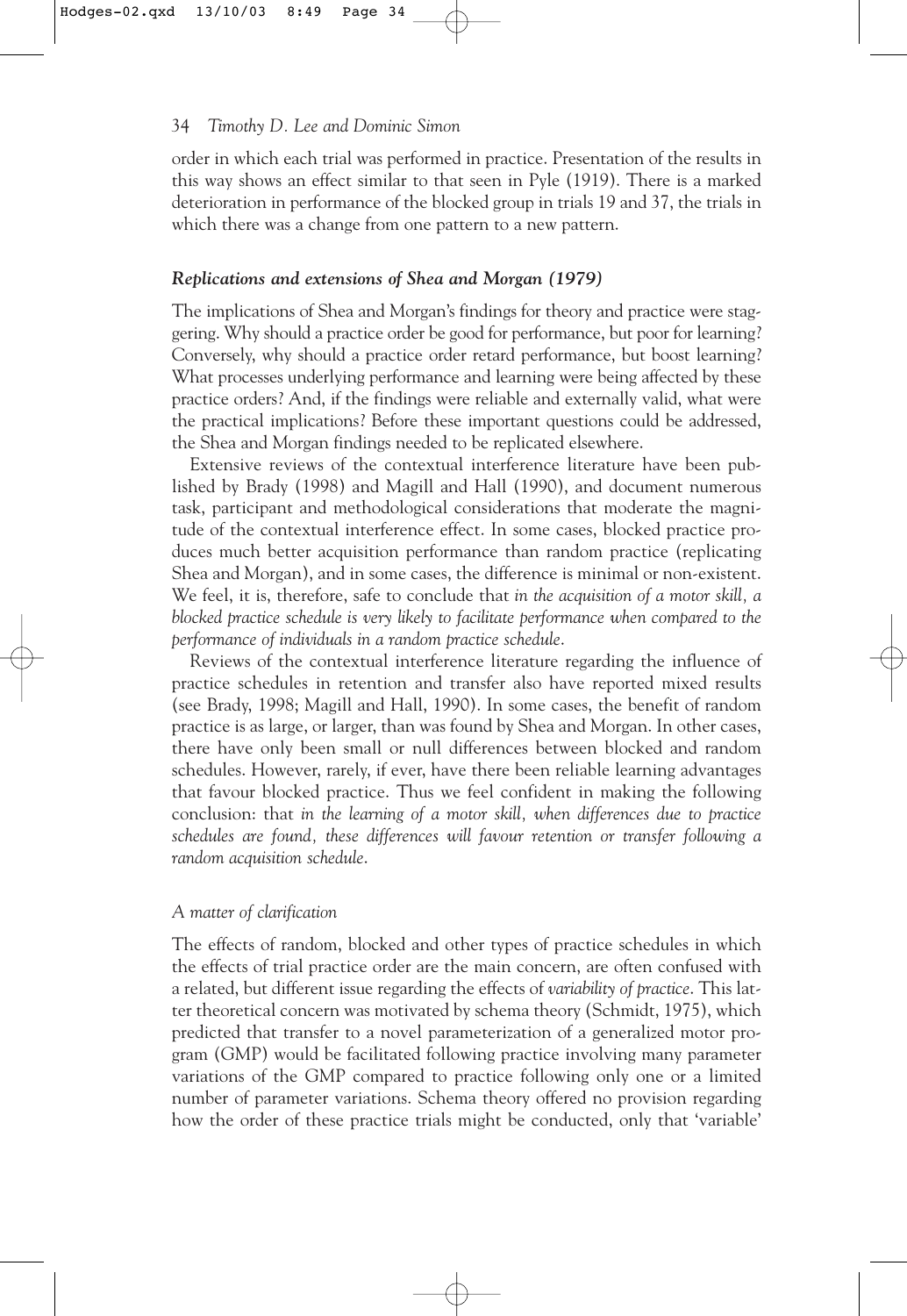practice should be better for transfer than 'non-variable' practice. In studies of contextual interference, however, the typical experimental protocol is to compare groups that experience the same amount of practice on the same number of task variations, the only difference being the order of practice trials.

Thus, it seems as though these two practice variables are distinct and separate lines of investigation. However, some have argued that there is more overlap than appears at first. In their review of the variability of practice literature, Lee *et al*. (1985) discovered that tests of the schema theory prediction (better transfer following many task variations in practice versus a few or only one task variation) was supported only when those task variations had been conducted in a random practice sequence. Studies in which task variations had been conducted in a blocked order most often resulted in transfer that was no better than constant (single variation) practice. The conclusion of Lee *et al*. (1985), based on the literature review and their own empirical evidence, suggested that random practice was necessary in order to maximize the benefits of variable practice when comparisons are made to transfer following non-variable practice conditions.

## **Theoretical concerns**

A variety of theoretical accounts have been advanced to explain the contextual interference effect. Of course, any satisfactory account needs to explain the relative performances observed for blocked and random practice not only in retention, but in acquisition also. It is relatively easy to postulate mechanisms that predict an ordering of performance of two practice conditions. Less easy is to explain the interaction effects observed in contextual interference: blocked practice with superior performance in acquisition, but random practice with superior performance in tests of delayed retention or transfer. In the following, we outline theories that have been advanced, though we feel that it is important to recognize the possibility that many of the accounts are not mutually exclusive, and that contextual interference may represent the confluence of a set of concurrently acting mechanisms. The two most commonly cited explanations of contextual interference are the elaboration-and-distinctiveness view and the forgetting-and-reconstruction view.

## *The Elaboration–distinctiveness view*

Borrowing heavily from the work of William Battig (1972, 1979), the elaboration– distinctiveness view was put forward by Shea and Morgan to account for their original findings. The basic idea is that random practice, by virtue of the interspersing of the to-be-learned tasks, affords the learner many opportunities to compare and contrast the tasks. As a result of these comparisons and contrasts, the learner develops rich representations of the tasks and thus more elaborate and more distinctive memories are established. The need to keep the patterns unambiguous and to avoid confusion during practice is what causes the disadvantage during acquisition, in blocked practice, the continued repetition of long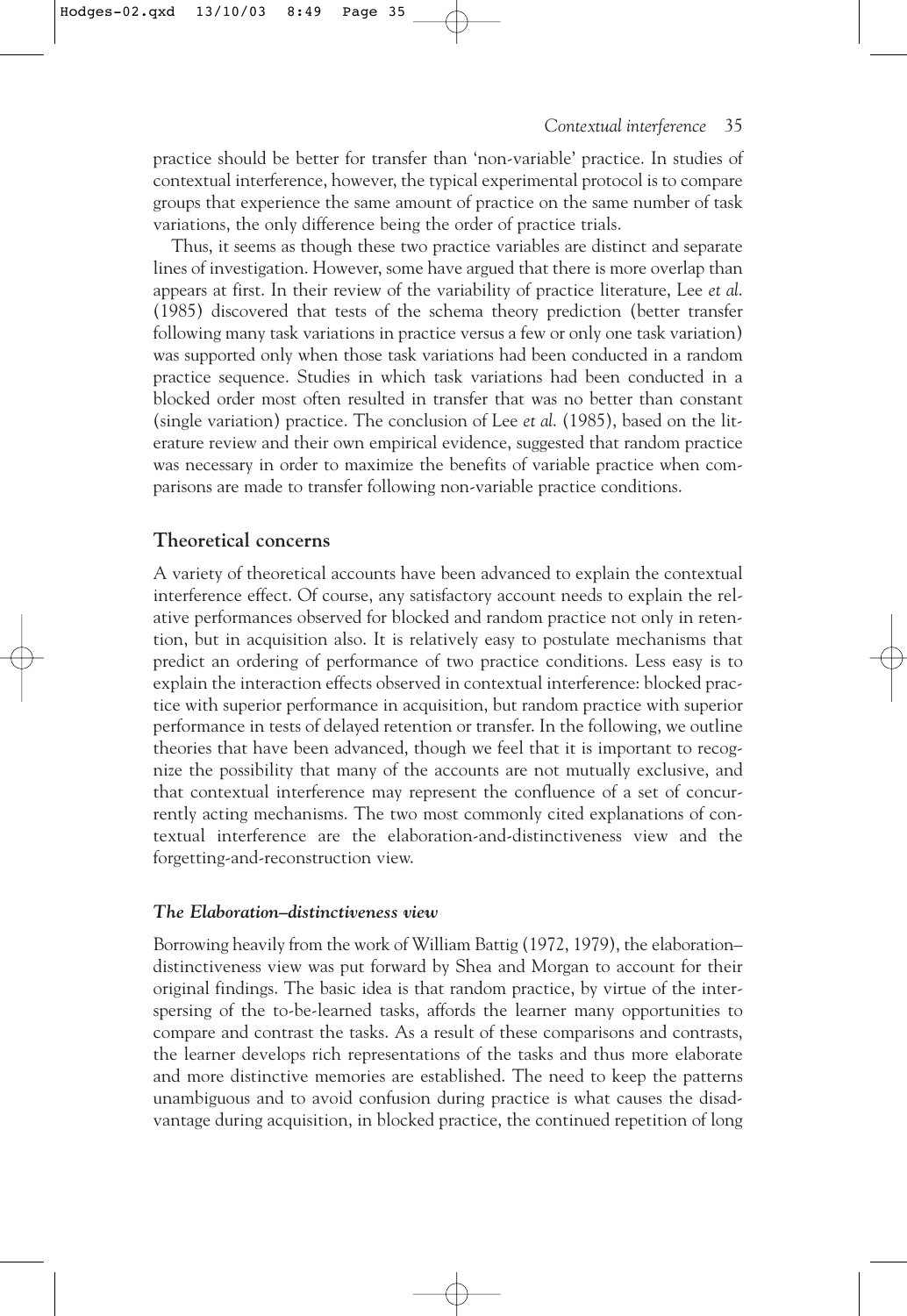series of the same task makes it less important to keep track of which task is which, except perhaps for the first few trials of a new block. Although more demanding during acquisition, the need to compare and contrast, leading as it does to more elaborate and distinctive memorial representations of the practiced tasks yields superior performance in retention tests. In transfer tests, the argument is essentially that random practice has made learners more adept at identifying the relevant features of the to-be-performed transfer task, providing an advantage on these tasks, even though they are novel.

## *The Forgetting–reconstruction view*

The forgetting–reconstruction view of contextual interference (Lee and Magill, 1983, 1985) draws more heavily on the preparatory processing involved in practice. The idea here is that random practice forces the learner to 'dump' a given pattern from working memory in order to plan and execute successive practice trials. Because a given pattern is dumped and superceded by planning and execution of trials of one of the other patterns, it is not immediately available and must either be drawn out of long-term memory, or constructed from scratch (or more likely some hybrid of the two). In blocked practice, a given movement pattern can be planned and maintained in working memory across an entire series of trials. Although modifications may be made to the movement in that period, this practice schedule generally affords the learner only one opportunity to bring up, or construct, each movement pattern, once for each pattern. This need (or lack of need) for forgetting–reconstruction in the two practice schedules is seen as the basis for both the acquisition and retention effects seen in contextual interference: uninterrupted repetitions of the same pattern in blocked practice makes for relatively high-quality performance, but the lack of practice at constructing the movement patterns anew supports relatively poor learning. In random practice, the opposite is seen: the need to continually reconstruct the to-be-performed action pattern from one trial to the next makes for lower quality performance, but affords an advantage in delayed tests of learning, which make high demands on such reconstruction abilities.

On the surface, the distinction between the elaboration–distinctiveness view and the forgetting–reconstruction view comes down to working memory. In elaboration–distinctiveness, the argument is that concurrent presence of the to-be-learned patterns in short-term memory (STM) allows opportunities for comparison and contrast. In the forgetting–reconstruction view, it is the loss of an action plan from working memory and the consequent need to generate it anew that is the hallmark of random practice. These distinctions suggest that working memory should be the basis for distinguishing the theories. It seems plausible, however, that both accounts are tenable. Upon constructing one action pattern, it seems likely that one could make comparisons and contrasts with the previous action, whilst essentially replacing it as the 'loaded' response. In other words, the two accounts need not be at odds with one another, but could simply reflect different aspects of the same cognitive process.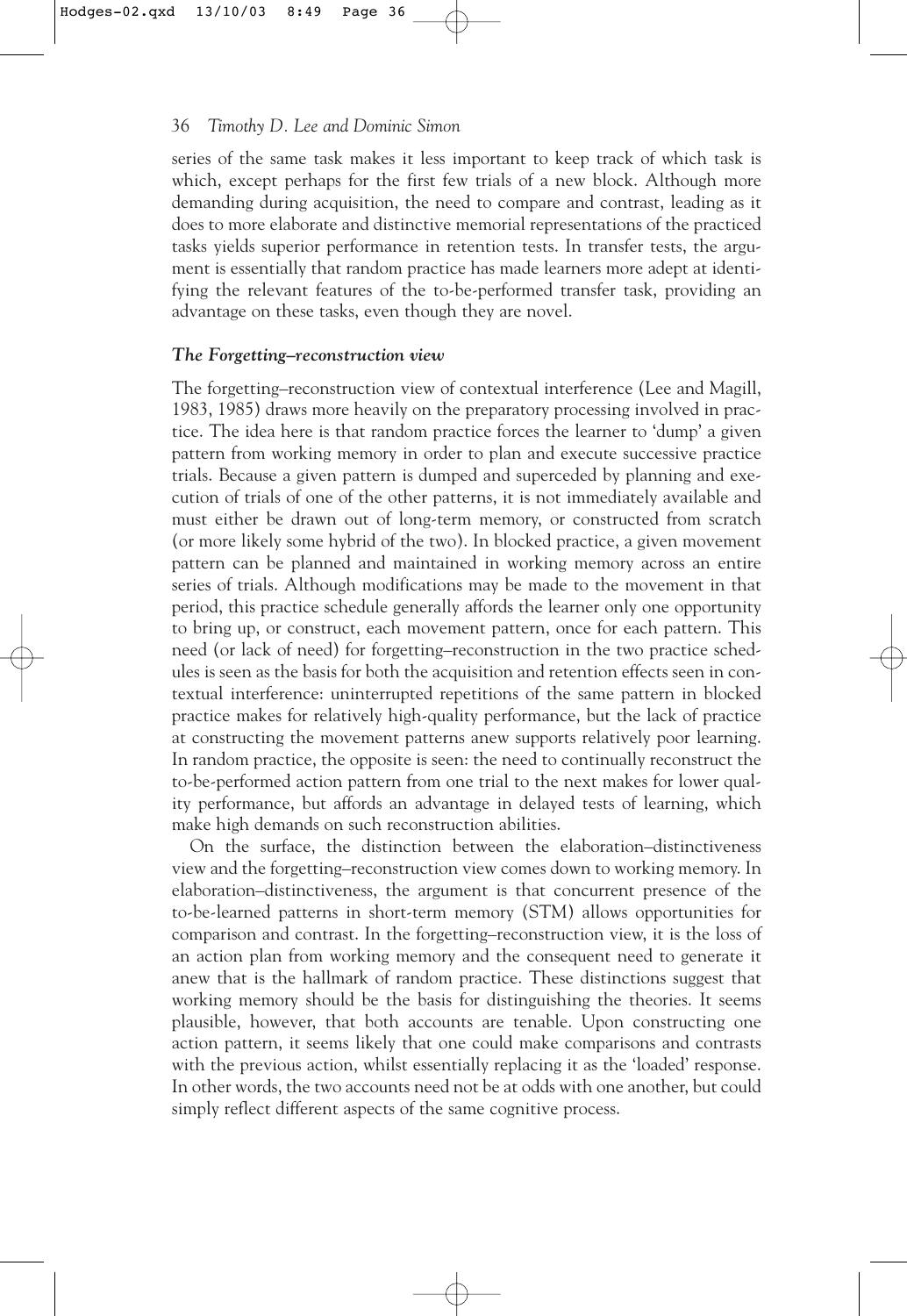### *Alternative views*

Drawing on ideas from the verbal learning literature, some investigators have proposed that contextual interference effects may be due to retroactive interference effects. Retroactive interference is a phenomenon where later experiences affect memory for earlier learned associations. As an example, learning someone's new phone number would hopefully have a retroactively interfering effect on one's tendency to call the old number. The parking spot chosen this morning will, hopefully, retroactively interfere with your recollection of yesterday's parking spot. The suggestion by Poto (1988) is that later learned patterns in blocked practice tend to act backwards to attenuate the memory strength of earlier learned patterns. In random practice, there is less scope for the patterns to 'undo' earlier learning because the practised patterns are all carried on throughout practice. The prediction arising from the retroactive interference view is thus, not that blocked practice is bad for learning per se. The later practised patterns should fare well, while earlier practised patterns should be less well learned, so that the blocked practised patterns would, on average, not be so well learned. Detailed, pattern-by-pattern analyses in retention are obviously needed to test these predictions. In a relevant modelling simulation by Horak (1992), a neural network was trained on different patterns in blocked or random fashion and it was observed that after random training, the network was optimized for the three trained associations, whereas at the end of blocked training, the network was essentially better for the later practised patterns and weaker for the earlier trained patterns. Data from studies by Meeuwsen and Magill (1991) and Poto (1988) are consistent with an influence of proactive and retroactive interference for blocked practice.

Magill and Hall (1990) cite the doctoral work of Wright as providing evidence against a retroactive interference interpretation for contextual interference. Wright had people engage in different types of information processing between blocked learning trials: viewing another to-be-learned pattern and stating the commonalities between it and the task being practised, viewing the current practice task and verbalizing the movement sequence involved, viewing another to-be-learned task and verbalizing the movement sequence involved in it, or no intervening task. Magill and Hall (1990, p. 273) state, '...retention performance showed that only the group that made comparisons between the new and present patterns was better than the other groups. Thus, reducing retroactive interference during practice did not necessarily improve retention performance, which is counter to what a retroactive interference explanation would predict.' However, it is debatable as to whether or not the intervening cognitive activity truly reduced retroactive interference in these practice schedules. Indeed, in what is presumably the publication of those same data, Wright (1991) makes no reference to retroactive interference issues.

Del Rey *et al*. (1994) also searched for possible contributions of retroactive interference to contextual interference effects. Their data supported such a contribution, but for reaction times and not for movement times. Again then, it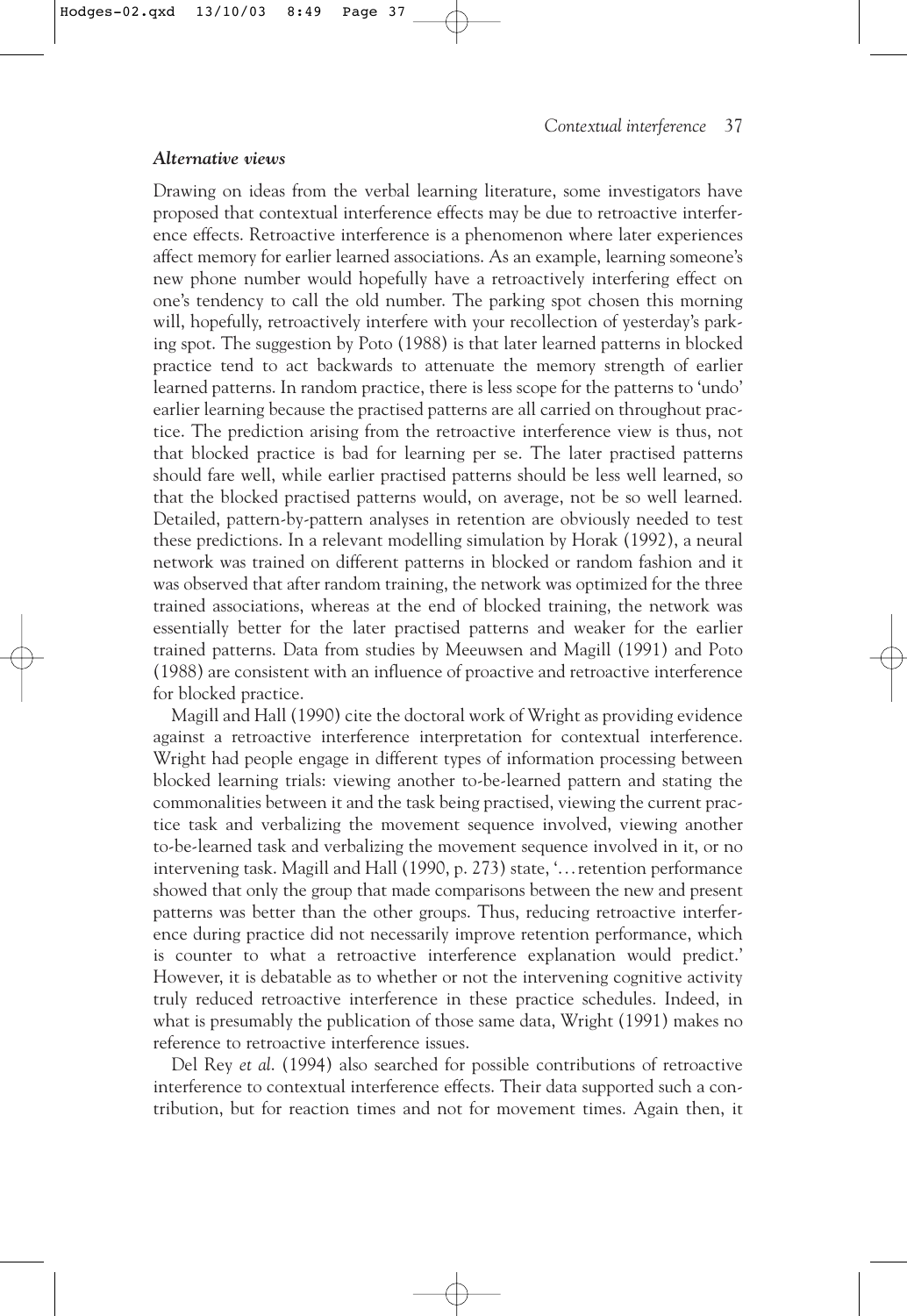seems to be debatable as to whether the contributions to actual performance effects (movement execution) as opposed to pre-performance delays (movement planning) in contextual interference are related to retroactive interference. Overall, this theoretical explanation is worthy of further consideration, along with the others we mention. Contextual interference may well be the result of multiple concurrent processes. Perhaps it should also be pointed out that, in principle at least, proactive interference effects could be argued for as well, and thus should be considered when evaluating the effects of contextual information.

Wulf and Schmidt (1994) have suggested that feedback dynamics may play a role in the contextual interference effect. Their idea is that random practice may be beneficial because feedback for a given trial cannot be used on the very next trial, thus making it less immediately useful. In contrast, for blocked practice, the inferential benefits of feedback can be applied on the very next trial. At first blush, this reasoning may appear somewhat backwards: *less* useful feedback supports better learning? However, as mentioned above, contrary to early ideas of the mechanistic benefits of feedback in motor learning, there are a number of findings primarily attributable to Schmidt and colleagues (e.g. Salmoni *et al*., 1984; Schmidt *et al*., 1989; Winstein and Schmidt, 1989) in which conditions of practice that make feedback less immediately available/useful to learners, may have a detrimental impact on performance, but a beneficial impact on learning.

Although not a theory per se, the contextual interference effect may also be seen as an instance of spacing effects. The individual trials in a random schedule are spaced compared to those in a blocked practice schedule. There is considerable evidence to suggest that spacing of learning opportunities can facilitate learning as compared to massing of such opportunities (see, e.g. Crowder, 1976). Some investigators have considered spacing as the basis for contextual interference effects (Meeuswen and Magill, 1991) though based on their data, these authors suggest that the phenomena may be independent of one another. It is unlikely, however, that the standard spacing effect is attributable to time per se, but rather due to the cognitive activity that is afforded by spacing delays. Attempts to somehow equate the amount of interference due to a given amount of temporal spacing with that due to practice of other to-be-learned movements may prove useful in answering this interesting question.

Gabriele *et al*. (1989) have investigated the influence of a random schedule in mental practice. Their data suggest that physical practice is not necessary for beneficial interference to occur. Similarly, data from Simon and Bjork (2003) also show potential benefits of watching models performance different rather than the same response within a block of trials. Findings such as these lend weight to the role of cognitive processes in the contextual interference effect, but in and of themselves do not support any one information processing-based account.

In a study by Wright (1991) inter-trial processing during blocked practice made acquisition poorer but helped retention. Thus, blocked practisers were made to look more like random practisers by this intervention (see also Simon and Bjork, 2003). However, no direct comparison between the impact of these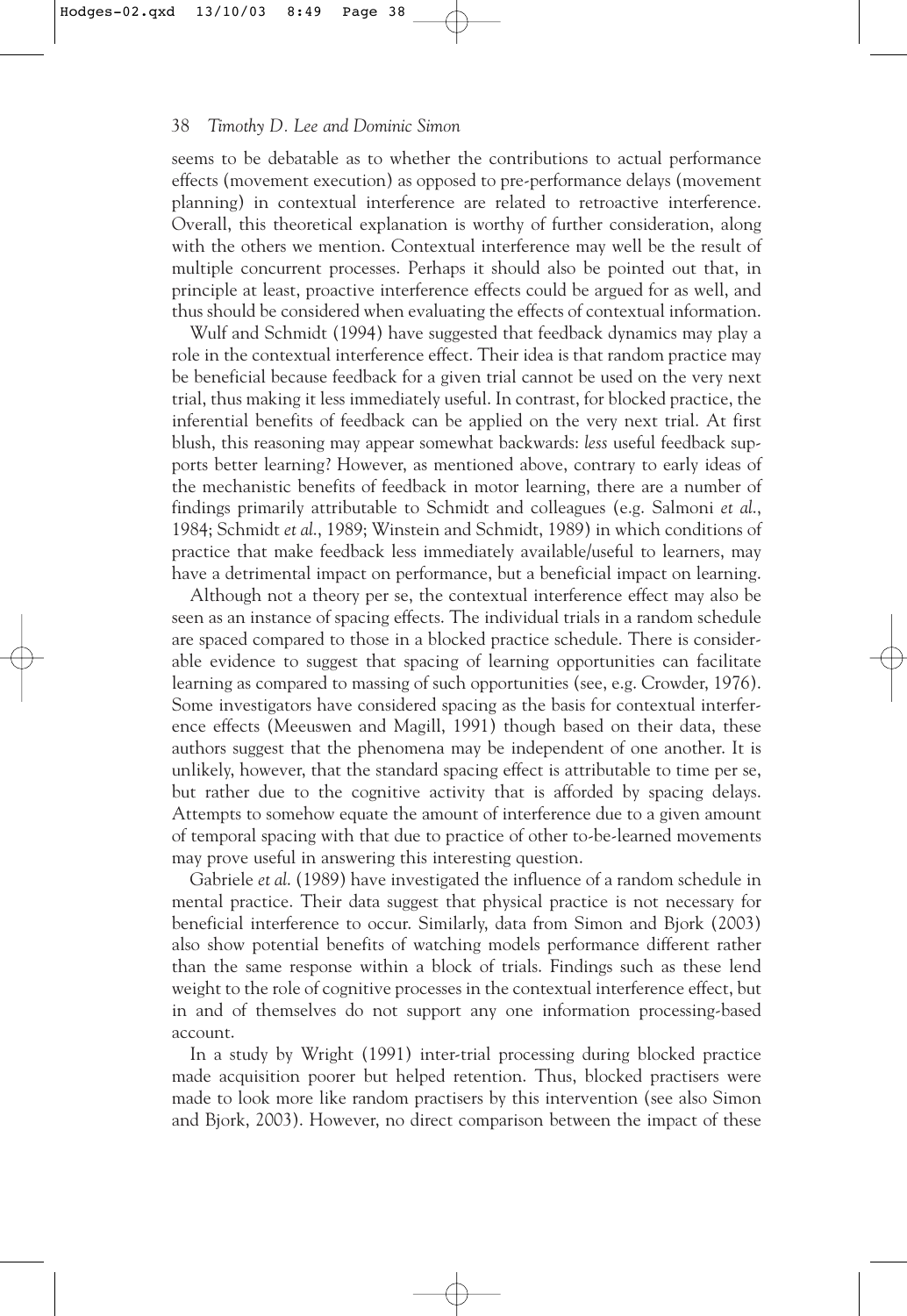intervening cognitive activities and the interposition of actual physical practice of other movement patterns is afforded by Wright's data (and the Simon and Bjork data yielded an additive effect of the blocked/random manipulation and the form of between-trial processing, rather than an interaction effect). As such, it seems possible that the inter-trial cognitive activities in these studies may be tapping different learning processes than are invoked by random practice. Further exploration of these issues is clearly warranted. A final explanation of the differential benefits in blocked and random practice is that random practice is simply more interesting than blocked practice and that consequent differences in learning are attributable to differential motivation levels in the two practice regimens (e.g. Wulf *et al*., unpublished). As yet, however, this idea has not been rigorously tested.

Although each of these theories makes sense to some degree, it is not clear that any one of them can explain the phenomenon of contextual interference completely. It may well be that contextual interference represents the confluence of two or more of these contributing factors at any time. Experiments to address this issue need to be set up so that they not only provide evidence in favour of a particular theory, but that they also allow for the elimination of other explanations. If only one of these conditions is met, as usually seems to be the case, the evidence may support the pet explanation of the investigator, but will fail to rule out the other accounts. Such an approach represents something of a challenge for those interested in understanding the phenomenon of contextual interference.

## *Applications*

Although research on the contextual interference effect has generated significant interest for reasons related to learning theory, perhaps of greater importance have been the studies conducted using tasks of everyday living and the potential application of these results in other life events. For example, effects of random versus blocked practice have been found using a number of sport-related skills specific to badminton (e.g. Goode and Magill, 1986), baseball (Hall *et al*., 1994), rifle-shooting (Boyce and Del Rey, 1990), kayaking (Smith and Davies, 1995) and volleyball (Bortoli *et al*., 1992). As well, contextual interference effects have been found in non-sport-related tasks such as automatic bank machine transactions (Jamieson and Rogers, 2000), foreign vocabulary learning (Schneider *et al*., 1998), and in physical rehabilitation following stroke (Hanlon, 1996). It seems to be the case that, for tasks in which learning differences due to practice order are found, the advantage will favour a random practice schedule.

The study of the contextual interference effect as an empirical laboratory finding, as an important issue for learning theory, and as an empirical, applied finding, has been met with considerable interest in a wide number of applied disciplines in which ordering of 'task repetitions' are a daily practical consideration. Discussions of contextual interference effects in this context have been engaged in areas diverse as coaching (e.g. Vickers, 1999), the military (Druckman and Bjork, 1994; Schmidt and Bjork, 1992), speech rehabilitation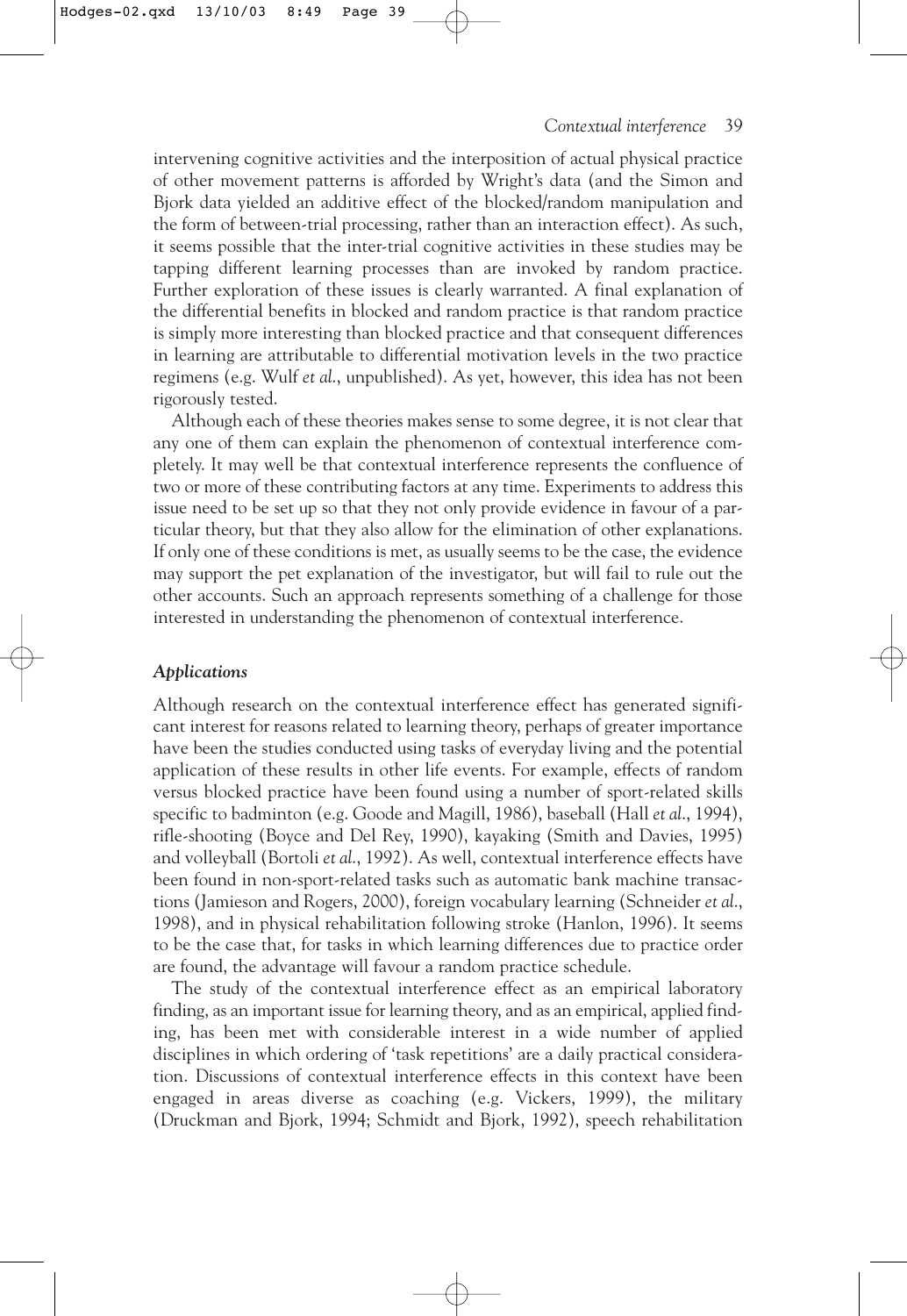## 40 *Timothy D. Lee and Dominic Simon*

(Knock *et al*., 2000; Verdolini and Lee, 2003), physical therapy (Winstein, 1991; Lee *et al*., 1991; Marley *et al*., 2000), and occupational therapy (Jarus, 1994).

## **Summary and future directions**

By now, it should go without need for comment that the publication of Shea and Morgan's (1979) classic experiment has had a major impact on research and application in fields that include, and far exceed, the motor learning area. Is there continued need for research and theory development regarding contextual interference? We think so and briefly conclude this chapter with two promising areas for continued investigation.

- *Accounting for variations in effect sizes*. As highlighted in the reviews of Magill and Hall (1990) and Brady (1998), blocked practice does not *always* facilitate acquisition performance, and random practice does not *always* facilitate learning. Obvious goals for the future then must include a better understanding of the conditions (e.g. task, environment, individual differences) under which contextual interference effects might be expected to be large, small or non-existent and a better understanding of *why* these expectations are so. Regarding individual differences, some have suggested that since contextual interference effects are largely cognitively based, then effect sizes should be small or opposite to the norm in populations in which cognitive functioning has been compromised (e.g. Dick *et al*., 2000). Regarding tasks differences, theoretical explanations of contextual interference suggest that larger effect sizes would be anticipated for discrete tasks (compared to continuous tasks) because of the greater reliance on planning processes prior to movement execution required in discrete tasks. However, despite the intuitive appeal of such proposals, there exists evidence to the contrary. For example, contextual interference effects remain strong in individuals with Down's syndrome (Edwards *et al*., 1986) and for continuous tasks (e.g. Tsutsui *et al*., 1998). Clearly, the influence of moderating variables remains an important area for investigation.
- *Optimizing performance and learning*. Perhaps one of the most important, and overlooked, issues regarding contextual interference relates to *metacognitive* differences in judgements of performance versus learning. Quite simply, individuals are often poor judges of the state of their own learning, and misattribute feelings about how *learning* is proceeding instead to feelings about how changes in *performance* are proceeding (e.g. Koriat, 2000). For instance, participants undergoing blocked practice are likely to feel overconfident in their ability to perform a retention test compared to participants undergoing random practice (Simon and Bjork, 2001).

Metacognitive misattributions concerning performance and learning might be expected to have dire consequences if random practice schedules were to be strictly enforced in an applied setting, such as a rehabilitation clinic (although,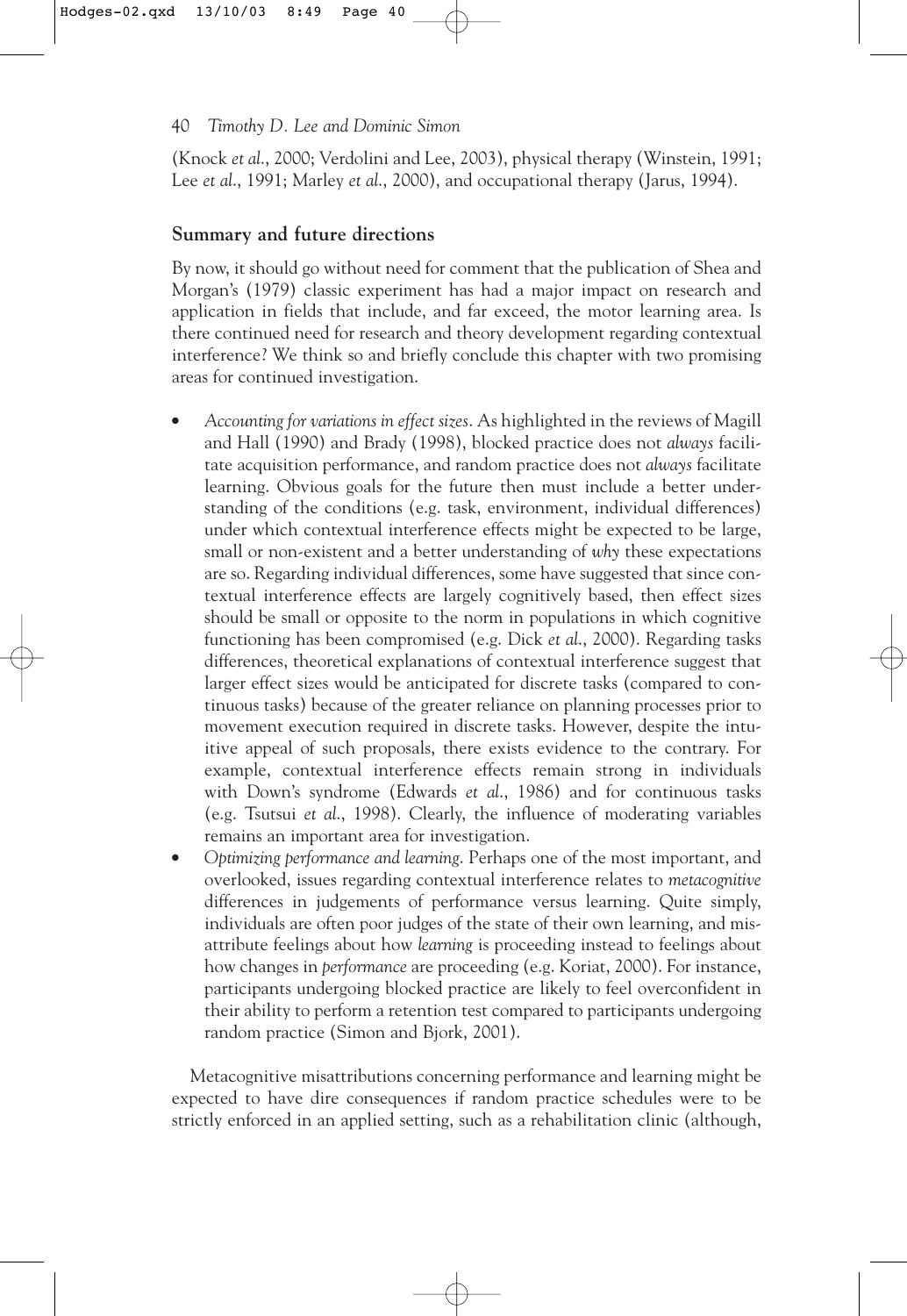to our knowledge, such applied metacognitive research has not been done). It is known that amount of practice is a key law of learning, and that motivation plays a very important role in the continuation of practice on a task. Therefore, it might be expected that random practice could be doomed to failure if the learner does not feel that improvement (learning) is progressing as well as might otherwise be expected (e.g. in a blocked order). Although random practice would be expected to facilitate learning, the metacognitive judgements about learning that might be anticipated to arise during a random practice schedule might lead to discouragement and perhaps, cessation of practice.

The question arises then, as to the possibility that there exists some *hybrid* practice schedule that combines the performance virtues of blocked practice with the learning advantages of random practice. There have been a few attempts to organize such a hybrid schedule, such as scheduling several blocked task variations before randomly switching to another task for a few blocked trials (Al-Ameer and Toole, 1993), or in which task to task changes are contingent on the individual's performance (Simon *et al*., 2002). Such hybrid schedules show promise in terms of facilitating performance and learning, and possibly, too, the metacognitive attributions that might further engage the individual in practice. The design of different types of hybrid schedules, their influences on performance and learning, and the metacognitive attributions that arise from them reflect a significant promise for future theoretical and applied contextual interference research.

## **References**

- Adams, J. A. (1971). A closed-loop theory of motor learning. *Journal of Motor Behaviour*, 3, 111–150.
- Al-Ameer, H. and Toole, T. (1993). Combinations of blocked and random practice orders: benefits to acquisition and retention. *Journal of Human Movement Studies*, 25, 177–191.
- Ammons, R. B. (1956). Effects of knowledge of performance: a survey and tentative theoretical formulation. *Journal of General Psychology*, 54, 279–299.
- Battig, W. F. (1972). Intratask interference as a source of facilitation on transfer and retention. In E. F. Thompson and J. F. Voss (Eds), *Topics in learning and performance* (pp. 131–159). New York: Academic Press.
- Battig, W. F. (1979). The flexibility of human memory. In L. S. Cernak and F. J. M. Craik (Eds), *Levels of processing and human memory* (pp. 23–44). Hillsdale, NJ: Erlbaum.
- Blodgett, H. C. (1929). The effect of the introduction of reward upon the maze performance of rats. *University of California Publications in Psychology*, 4, 113–134.
- Bortoli, L., Robazza, C., Durigon, V. and Carra, C. (1992). Effects of contextual interference on learning technical sports skills. *Perceptual and Motor Skills*, 75, 555–562.
- Boyce, B. A., and Del Rey, P. (1990). Designing applied research in a naturalistic setting using a contextual interference paradigm. *Journal of Human Movement Studies*, 18, 189–200.
- Brady, F. (1998). A theoretical and empirical review of the contextual interference effect and the learning of motor skills. *Quest*, 50, 266–293.
- Crossman, E. R. F. W. (1959). A theory of the acquisition of speed-skill. *Ergonomics*, 2, 153–156.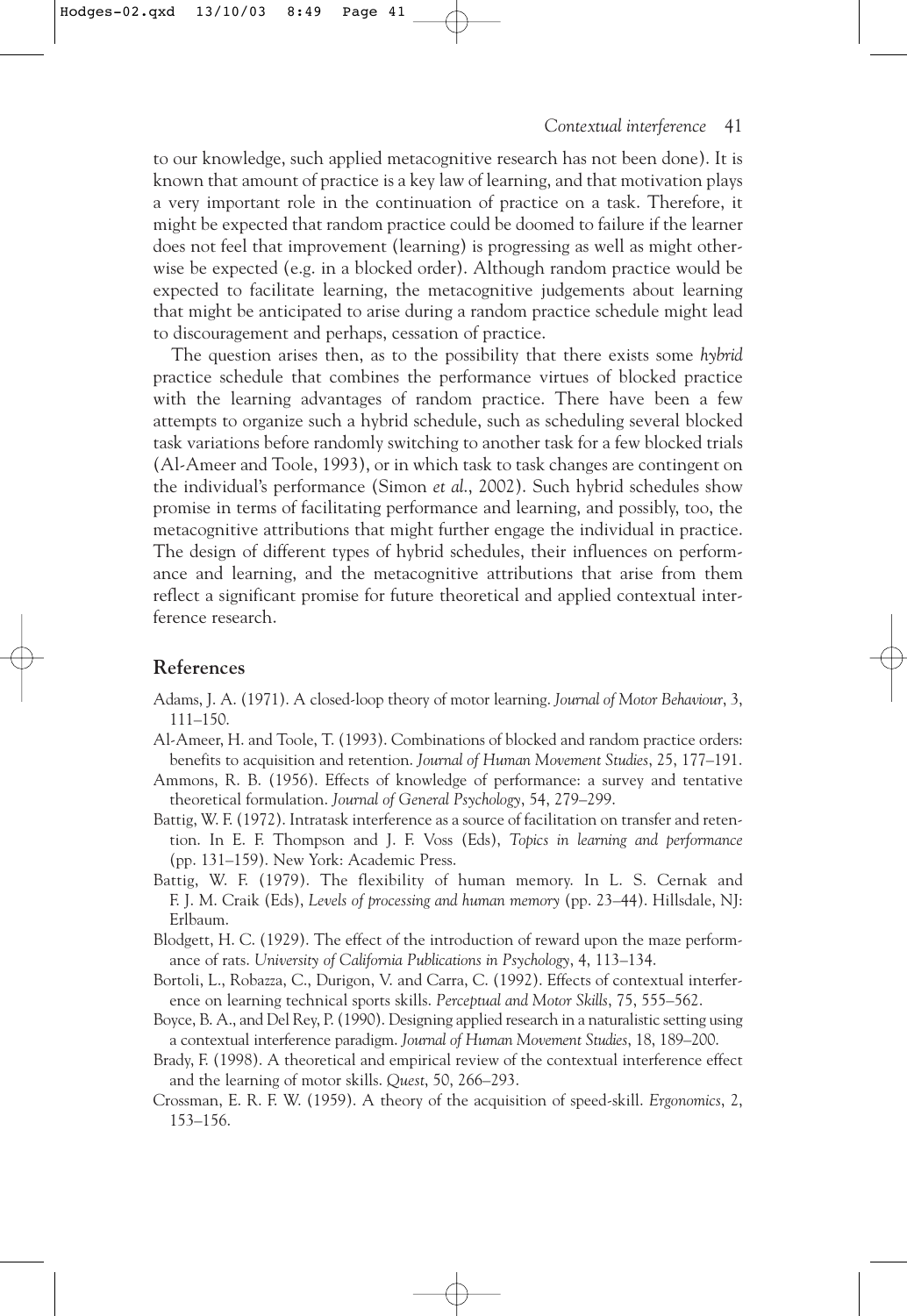#### 42 *Timothy D. Lee and Dominic Simon*

- Crowder, R. G. (1976). *Principles of learning and memory*. Hillsdale, NJ: Erlbaum.
- Del Rey, P., Liu, X. and Simpson, K. J. (1994). Does retroactive inhibition influence contextual interference effects? *Research Quarterly for Exercise and Sport*, 65, 120–126.
- Dick, M. B., Hsieh, S., Dick-Muehlke, C., Davis, D. S. and Cotman, C. W. (2000). The variability of practice hypothesis in motor learning: does it apply to Alzheimer's disease? *Brain and Cognition*, 44, 470–489.
- Druckman, D. and Bjork, R. A. (1994). *Learning, remembering, believing: enhancing human performance*. Washington, DC: National Academy Press.
- Edwards, J. M., Elliott, D. and Lee, T. D. (1986). Contextual interference effects during skill acquisition and transfer in Down's syndrome children. *Adapted Physical Activity Quarterly*, 3, 250–258.
- Fitts, P. M. (1964). Perceptual-motor skill learning. In A. W. Melton (Ed.) *Categories of human learning* (pp. 243–285). New York: Academic Press.
- Gabriele, T. E., Hall, C. R. and Lee, T. D. (1989). Cognition in motor learning: Imagery effects on contextual interference. *Human Movement Science*, 8, 227–245.
- Goode, S. and Magill, R. A. (1986). Contextual interference effects in learning three badminton serves. *Research Quarterly for Exercise and Sport*, 57, 308–314.
- Hall, K. G., Domingues, D. A. and Cavazos, R. (1994). Contextual interference effects with skilled baseball players. *Perceptual and Motor Skills*, 78, 835–841.
- Hanlon R. E. (1996). Motor learning following unilateral stroke. *Archives of Physical Medicine and Rehabilitation*, 77, 811–815.
- Horak, M. (1992). The utility of connectionism for motor learning: a reinterpretation of contextual interference in movement schemas. *Journal of Motor Behaviour*, 24, 58–66.
- Hull, C. L. (1943). *Principles of behaviour*. New York: Appleton-Century-Crofts.
- Jamieson, B. A. and Rogers, W. A. (2000). Age-related effects of blocked and random practice schedules on learning a new technology. *Journal of Gerontology: Psychological Sciences*, 55B, 343–353.
- Jarus, T. (1994) Motor learning and occupational therapy: the organization of practice. *American Journal of Occupational Therapy*, 48, 810–816.
- Knock, T. T., Ballard, K. J., Robin, D. A. and Schmidt, R. A. (2000). Influence of order of stimulus presentation on speech motor learning: a principled approach to treatment for apraxia of speech. *Aphasiology*, 14, 653–668.
- Koriat, A. (2000). The feeling of knowing: some metatheoretical implications for consciousness and control. *Consciousness and Cognition*, 9, 149–171.
- Lee, T. D. (1982). On the locus of contextual interference in motor skill acquisition. Unpublished PhD dissertation, Lousiana State University, Baton Rouge, LA, USA.
- Lee, T. D. and Magill, R. A. (1983). The locus of contextual interference in motor-skill acquisition. *Journal of Experimental Psychology: Learning, Memory, and Cognition*, 9, 730–746.
- Lee, T. D. and Magill, R. A. (1985). Can forgetting facilitate skill acquisition? In D. Goodman, R. B. Wilberg and I. M. Franks (Eds), *Differing perspectives in motor learning, memory, and control* (pp. 3–22). Amsterdam: Elsevier.
- Lee, T. D, Magill, R. A. and Weeks, D. J. (1985). Influence of practice schedule on testing schema theory predictions in adults. *Journal of Motor Behaviour*, 17, 283–299.
- Lee, T. D., Swanson, L. and Hall, A. L. (1991). What is repeated in a repetition? Effects of practice conditions on motor skill acquisition. *Physical Therapy*, 71, 150–156.
- Magill, R. A. and Hall, K. G. (1990). A review of the contextual interference effect in motor skill acquisition. *Human Movement Science*, 9, 241–289.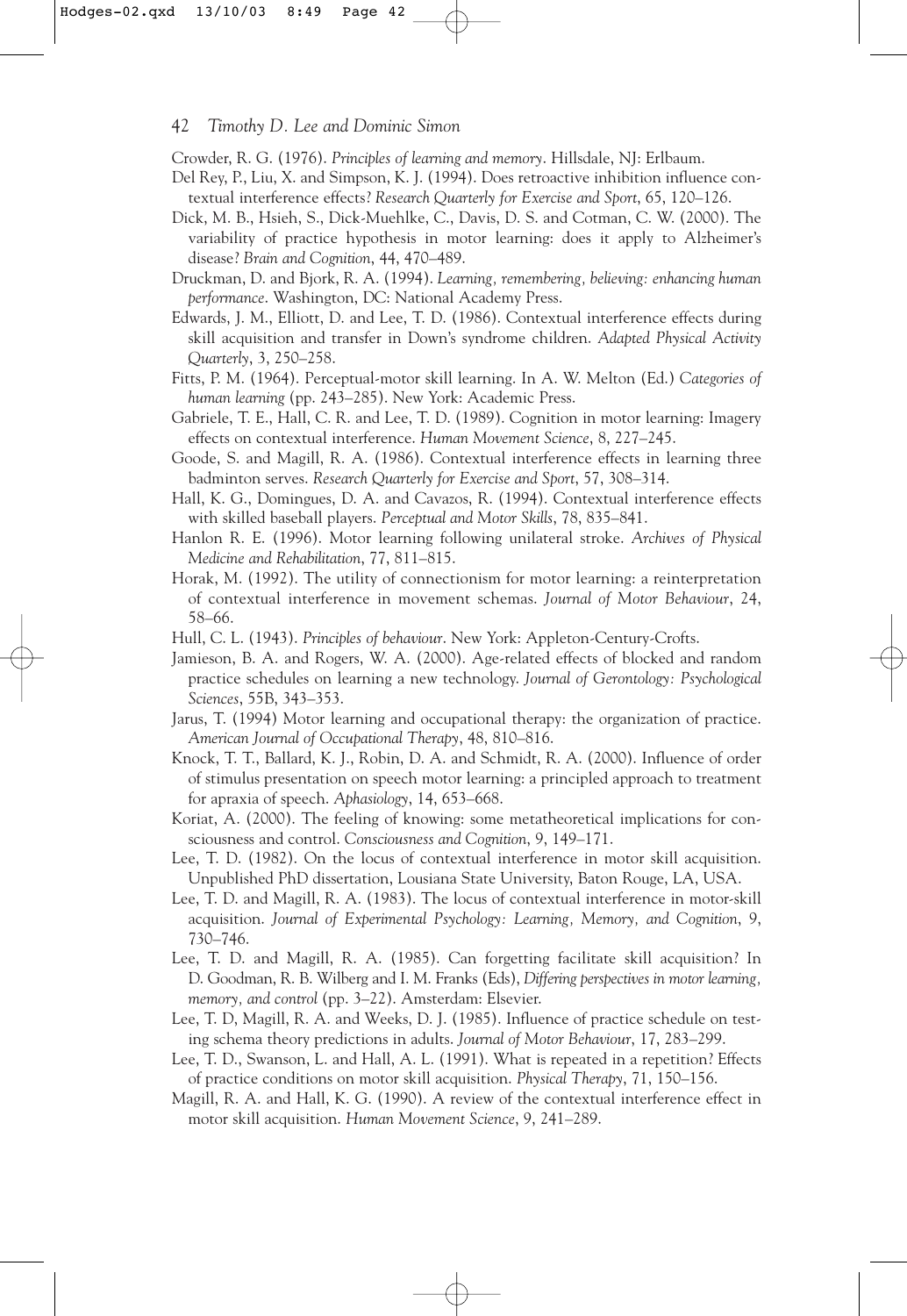- Marley, T. L., Ezekiel, H. J., Lehto, N. K., Wishart, L. R. and Lee, T. D. (2000). Application of motor learning principles: the physiotherapy client as a problem-solver. II. Scheduling practice. *Physiotherapy Canada*, 52, 311–316.
- Meeuwsen, H. J. and Magill, R. A. (1991). Spacing of repetitions versus contextual interference effects in motor skill learning. *Journal of Human Movement Studies*, 20, 213–228.
- Newell, A. and Rosenbloom, P. S. (1981). Mechanisms of skill acquisition and the law of practice. In J. R. Anderson (Ed.), *Cognitive skills and their acquisition* (pp. 1–55). Hillsdale, NJ: Erlbaum.
- Poto, C. C. (1988). How forgetting facilitates remembering: an analysis of the contextual interference effect in motor learning. Unpublished PhD Dissertation, Lousiana State University, Baton Rouge, LO, USA.
- Pyle, W. H. (1919). Transfer and interference in card-distributing. *Journal of Educational Psychology*, 10, 107–110.
- Salmoni, A. W., Schmidt, R. A. and Walter, C. B. (1984). Knowledge of results and motor learning: a review and reappraisal. *Psychological Bulletin*, 95, 355–386.
- Schmidt, R. A. (1971). Retroactive interference and amount of original learning in verbal and motor tasks. *Research Quarterly*, 42, 314–326.
- Schmidt, R. A. (1972). The case against learning and forgetting scores. *Journal of Motor Behaviour*, 4, 71–88.
- Schmidt, R. A. (1975). A schema theory of discrete motor skill learning. *Psychological Review*, 82, 225–260.
- Schmidt, R. A. and Bjork, R. A. (1992). New conceptualizations of practice: common principles in three paradigms suggest new concepts for training. *Psychological Science*, 3, 207–217.
- Schmidt, R. A., Young, D. E., Swinnen, S. and Shapiro, D. C. (1989). Summary knowledge of results for skill acquisition: support for the guidance hypothesis. *Journal of Experimental Psychology: Learning, Memory, and Cognition*, 15, 352–359.
- Schneider, V. I., Healy, A. F. and Bourne, L. E., Jr. (1998). Contextual interference effects in foreign language vocabulary acquisition and retention. In A. F. Healy and L. E. Bourne, Jr. (Eds) *Foreign language learning: psycholinguistic studies on training and retention* (pp. 77–90). Mahwah, NJ: Erlbaum.
- Shea, J. B. and Morgan, R. L. (1979). Contextual interference effects on the acquisition, retention, and transfer of a motor skill. *Journal of Experimental Psychology: Human Learning and Memory*, 5, 179–187.
- Simon, D. A. and Bjork, R. A. (2001). Metacognition in motor learning. *Journal of Experimental Psychology: Learning, Memory and Cognition*, 27, 907–912.
- Simon, D. A. and Bjork, R. A. (2003). Models of performance in learning multi-segment movement tasks: Consequences for acquisition, retention and judgements of learning. *Journal of Experimental Psychology: Applied* (in press).
- Simon, D. A., Cullen, J. D. and Lee, T. D. (2002). Win-shift/lose-stay: contingent switching as an alternative to random practice. Paper presented at the annual conference of the North American Society for the Psychology of Sport and Physical Activity, Baltimore, MD.
- Smith, P. J. and Davies, M. (1995). Applying contextual interference to the Pawlata roll. *Journal of Sports Sciences*, 13, 455–462.
- Snoddy, G. S. (1926). Learning and stability: a psychophysical analysis of a case of motor learning with clinical applications. *Journal of Applied Psychology*, 10, 1–36.
- Tsutsui, S., Lee, T. D. and Hodges, N. J. (1998). Contextual interference in learning new patterns of bimanual coordination. *Journal of Motor Behaviour*, 30, 151–157.

AQ: Pls. update Simon, D.A and Bjork, R.A. (2003)